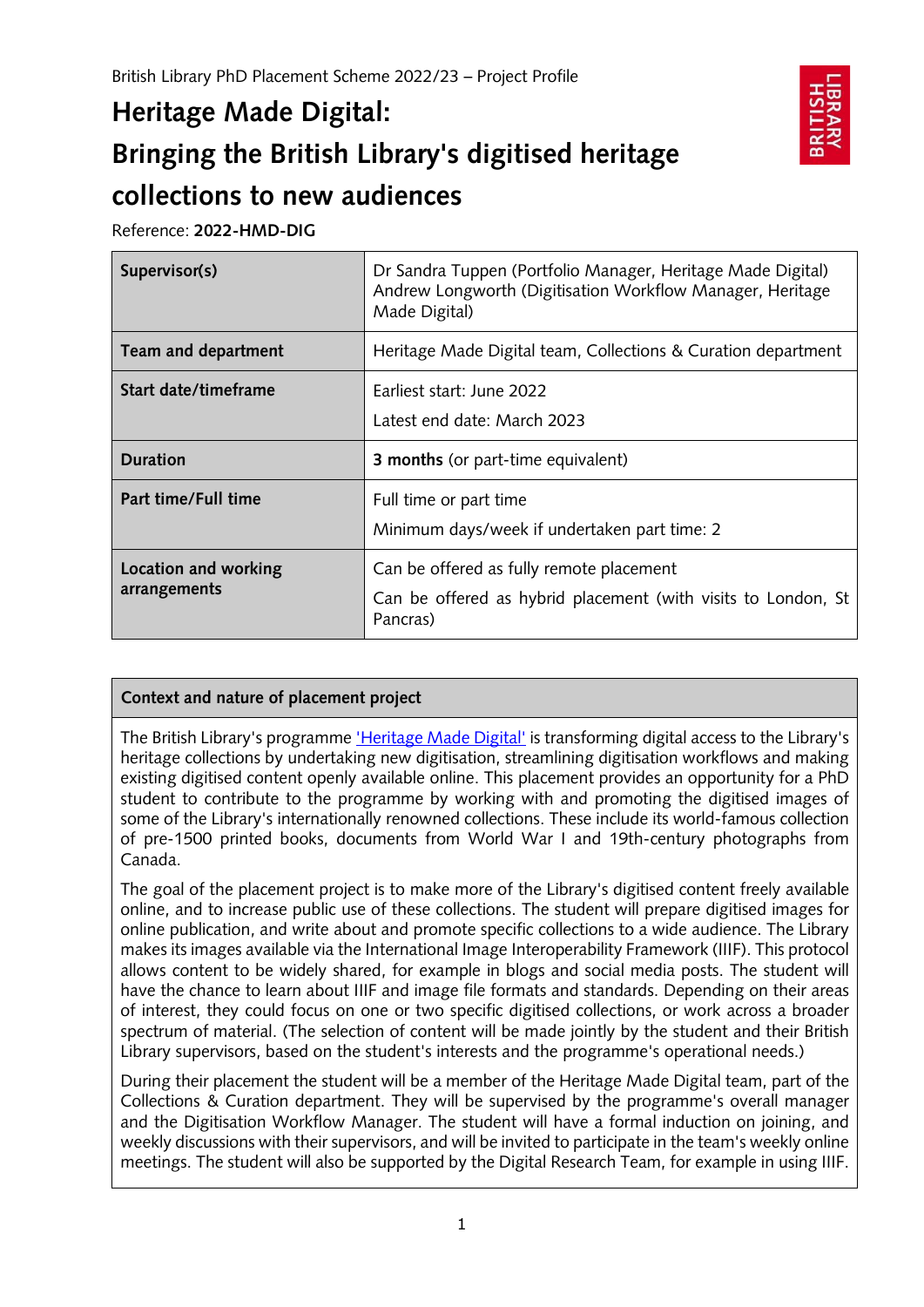#### **Tasks and outcomes**

The primary focus of this placement will be preparing digitised content for online publication, undertaking research on specific items and promoting them to a wide audience.

Typical tasks will include:

- Undertaking research and writing short pieces about particular items, e.g. blog posts.
- Using the IIIF protocol to create online exhibits and features, for which training will be given.
- Undertaking image quality control on selected sets of digital image files, for which training will be provided.
- Preparing labels for images and ensuring that the images are all in the correct order.
- Checking that the content matches the descriptions of the material in the online catalogues.

Optional tasks, depending on the student's areas of interest, may include:

- Using data from the online catalogues to produce simple visualisations which give insights into the digitised collections, for example, to show on a map the city of publication of books that have been digitised.
- Producing Optical Character Recognition/Handwritten Text Recognition data for selected digital content.

The main outcomes envisaged for this placement are:

- An increased body of digitised content is available online.
- Increased use of specific digitised collections by the public.
- New perspectives provided on specific digitised items through the student's research.

### **Training and development opportunities**

PhD placement students are welcome to access a wide range of workshops, talks and training available at the Library. Supervisors will offer advice on which opportunities may be of particular relevance. Depending on availability, these wider training opportunities may include, for example, the Digital Scholarship Training Programme, Cultural Property Training, Research Roundtables, Business & IP Centre workshops and staff talks.

In addition, this particular PhD placement will provide:

- Comprehensive training in quality control of digital images.
- Experience in preparing images for ingest to the Library's digital preservation system and for online publication.
- Training in use of tools for working with digital images and generating automated full-text transcriptions.
- Training in use of the IIIF standard.
- Experience in creating interpretative texts about digital collections, and in writing blog posts and undertaking social media activities.
- Training in digital cultural heritage research tools and techniques.